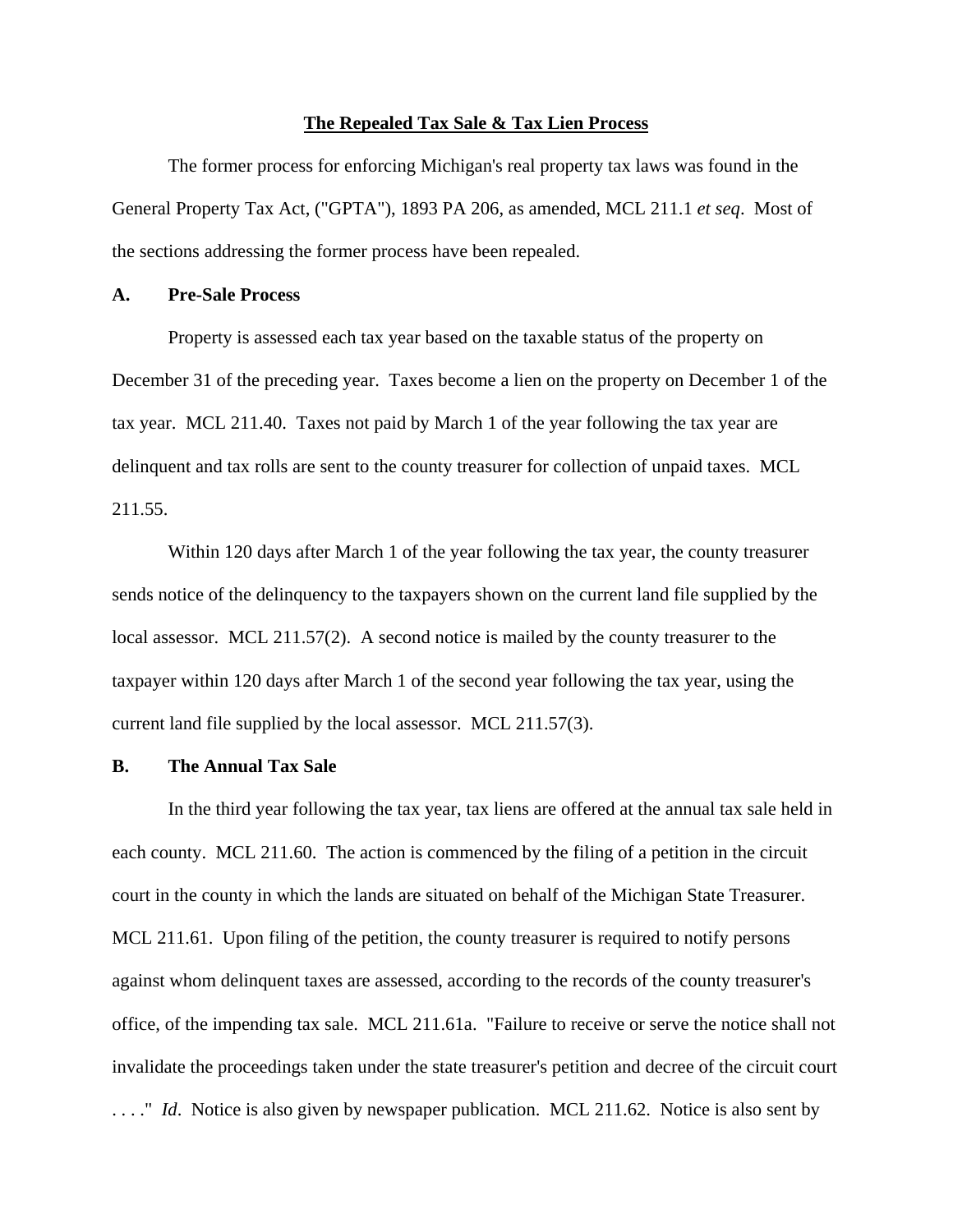the county treasurer not later than 30 days prior to sale, addressed to "occupant" at the street address of each parcel included in the sale if notice has not earlier been sent to that address or if notice sent to such address was returned. MCL 211.61b.

Following the newspaper publication, a hearing is held in the circuit court at which time any person having an interest in a parcel of property may object to inclusion of a tax lien on the property in the tax sale. In response to objections made at the hearing, the court may exclude parcels from the sale. Following the hearing, the circuit court issues its order decreeing the taxes valid and ordering sale of the property at the annual tax sale if not redeemed prior to the sale date.

The tax sale is held on the first Tuesday in May of each year. MCL 211.70. The successful bidder is issued a tax certificate. Any lien not purchased at the tax sale is automatically bid to the State of Michigan. *Id*. State bids may be purchased "over the counter" from the Department of Treasury at any time prior to April 20th in the year following the sale. The purchaser receives a tax certificate treated the same as certificates issued upon purchase at the tax sale. MCL 211.84.

## **C. Post-Sale Process**

#### 1. Redemption Pursuant To Section 74

Owners have until the first Tuesday in May of the year following the tax sale in which to redeem parcels from the preceding year's tax sale, by payment of the judgment amount plus interest at 1.25% per month or portion thereof. MCL 211.74. Not later than 120 days before the expiration of the redemption period, the county treasurer must send yet another notice to each person who, according to the records of the county treasurer, has an interest in a parcel of land offered at the tax sale and not yet redeemed. MCL 211.73c(1). "Failure to receive or serve the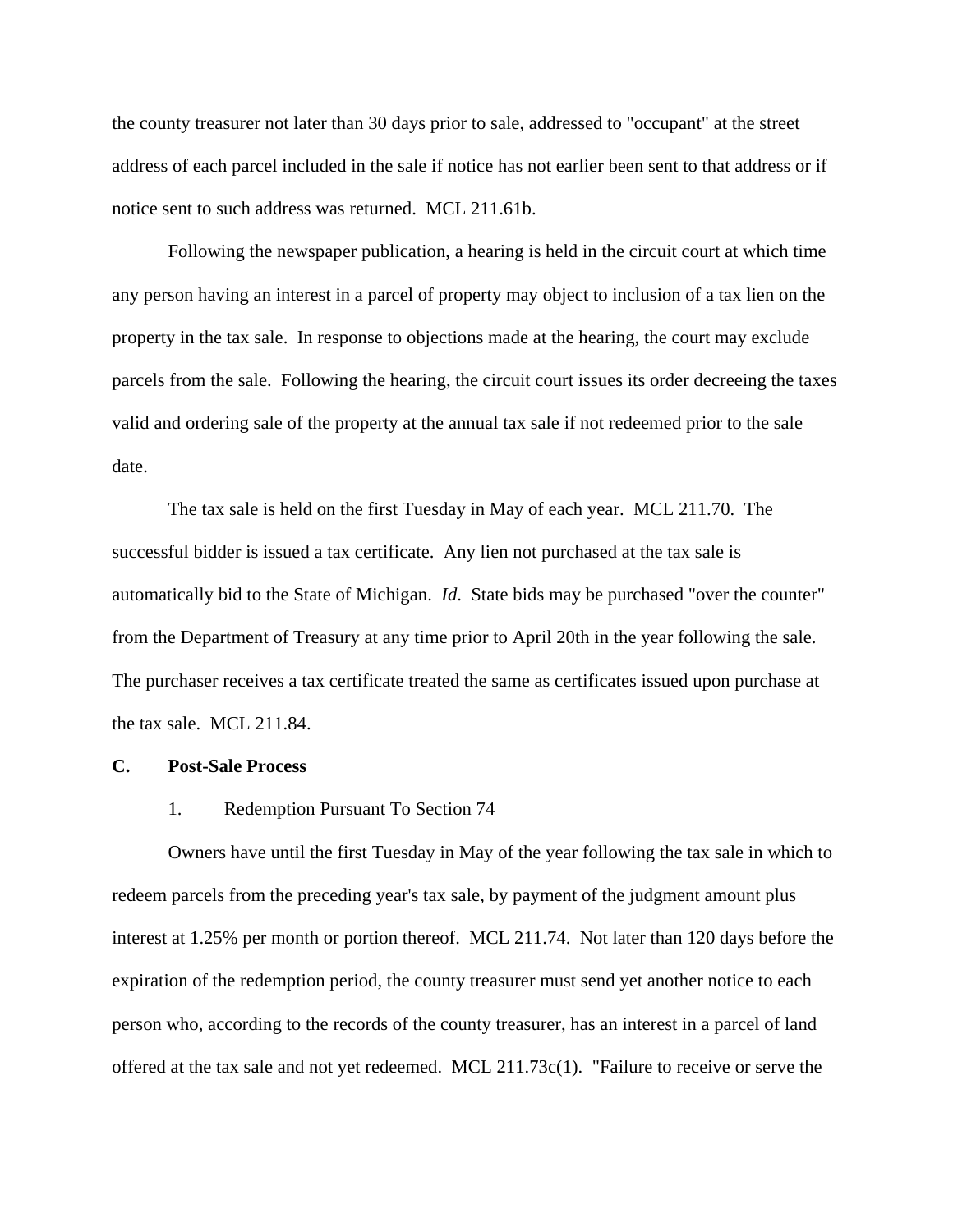notice or a defect in the notice shall not invalidate the proceedings taken under the state treasurer's petition and order of the circuit court . . . ." *Id*.

2. Liens Bid To The State

### a. Redemption pursuant to section 131c

Title vests in the state on the first Tuesday in May of the year following the tax sale if not redeemed prior thereto. MCL 211.67. Once title is vested in the state, owners have an additional right of redemption pursuant to section 131c of the GPTA, MCL 211.131c, extending to the day before the first Tuesday in November following vesting of title in the state, *e.g*., 18 months following the tax sale. Redemption is by payment of the judgment amount plus interest at 1.25% per month, all other delinquent taxes plus accrued interest and penalties and an additional processing fee of \$50 per parcel.

### b. Redemption pursuant to section 131e

One final right of redemption arises under section 131e of the GPTA, MCL 211.131e, after expiration of the section 131c redemption period. Section 131e provides that a right of redemption shall be extended until the owners of record interest in the lands have been notified of a hearing before the Department of Treasury. Section 131e allows redemption up to 30 days following the hearing. Redemption requires payment of the amounts set out above for redemption under section 131c, plus an additional amount of 50% of the taxes for which the property was offered at the tax sale. Section 131e originally required notice be sent to "owners of a significant property interest" for those lands "which have a state equalized value of \$1,000 or more." After amendment by 1996 PA 476, effective December 26, 1996, section 131e required notice to "the owners of a recorded property interest in the property . . . ."

3. Privately Purchased Liens